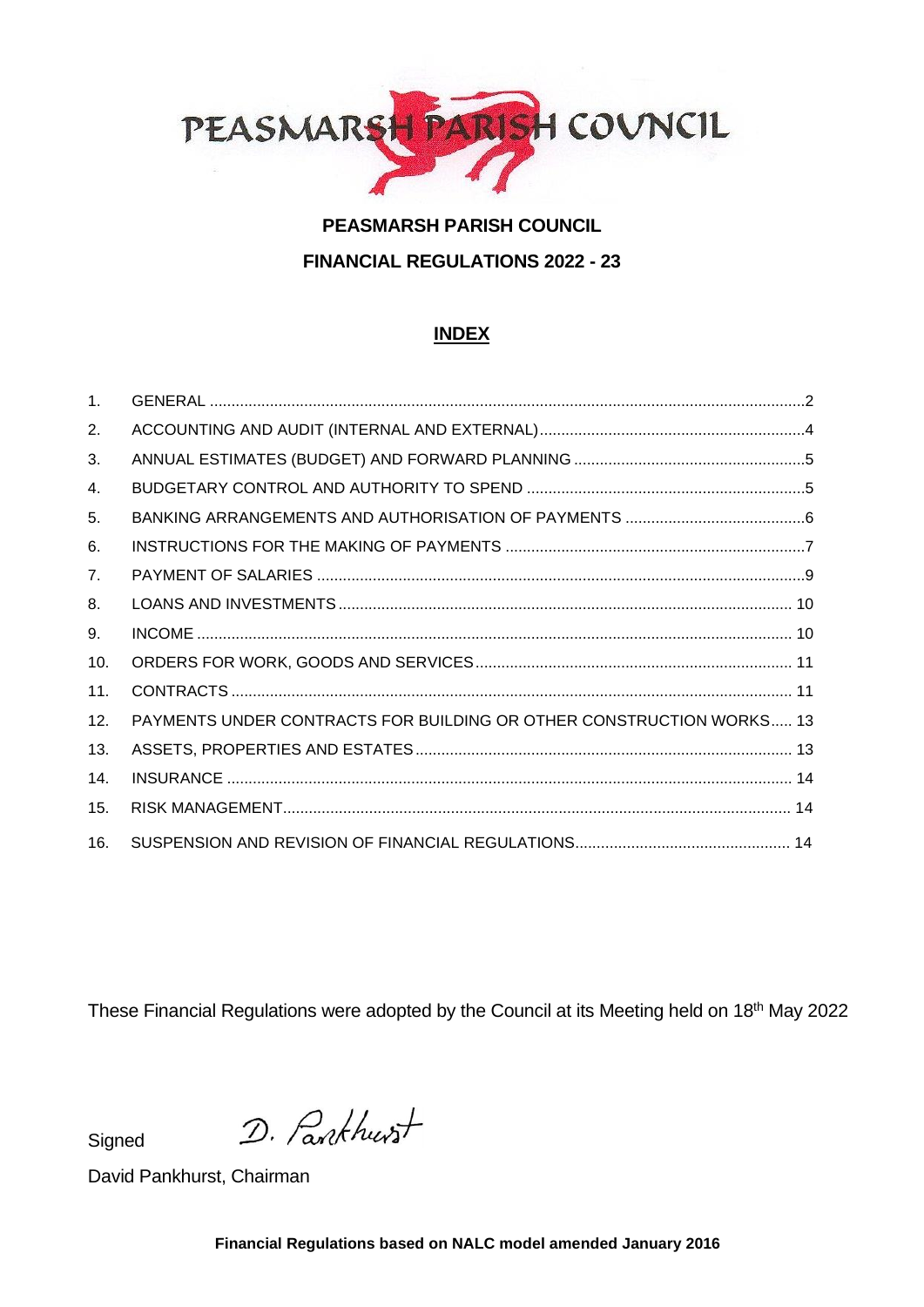### <span id="page-1-0"></span>**GENERAL**

- 1.1. These financial regulations govern the conduct of financial management by the council and may only be amended or varied by resolution of the council. Financial regulations are one of the council's three governing policy documents providing procedural guidance for members and officers. Financial regulations must be observed in conjunction with the council's standing orders and any individual financial regulations relating to contracts.
- 1.2. The council is responsible in law for ensuring that its financial management is adequate and effective and that the council has a sound system of internal control which facilitates the effective exercise of the council's functions, including arrangements for the management of risk.
- 1.3. The council's accounting control systems must include measures:
	- for the timely production of accounts;
	- that provide for the safe and efficient safeguarding of public money;
	- to prevent and detect inaccuracy and fraud; and
	- identifying the duties of officers.
- 1.4. These financial regulations demonstrate how the council meets these responsibilities and requirements.
- 1.5. At least once a year, prior to approving the Annual Governance Statement, the council must review the effectiveness of its system of internal control which shall be in accordance with proper practices.
- 1.6. Deliberate or wilful breach of these Regulations by an employee may give rise to disciplinary proceedings.
- 1.7. Members of Council are expected to follow the instructions within these Regulations and not to entice employees to breach them. Failure to follow instructions within these Regulations brings the office of Councillor into disrepute.
- 1.8. The Responsible Financial Officer (RFO) holds a statutory office to be appointed by the council. The Clerk has been appointed as RFO for this council and these regulations will apply accordingly.
- 1.9. The RFO;
	- acts under the policy direction of the council;
	- administers the council's financial affairs in accordance with all Acts, Regulations and proper practices;
	- determines on behalf of the council its accounting records and accounting control systems;
	- ensures the accounting control systems are observed;
	- maintains the accounting records of the council up to date in accordance with proper practices;
	- assists the council to secure economy, efficiency and effectiveness in the use of its resources; and
	- produces financial management information as required by the council.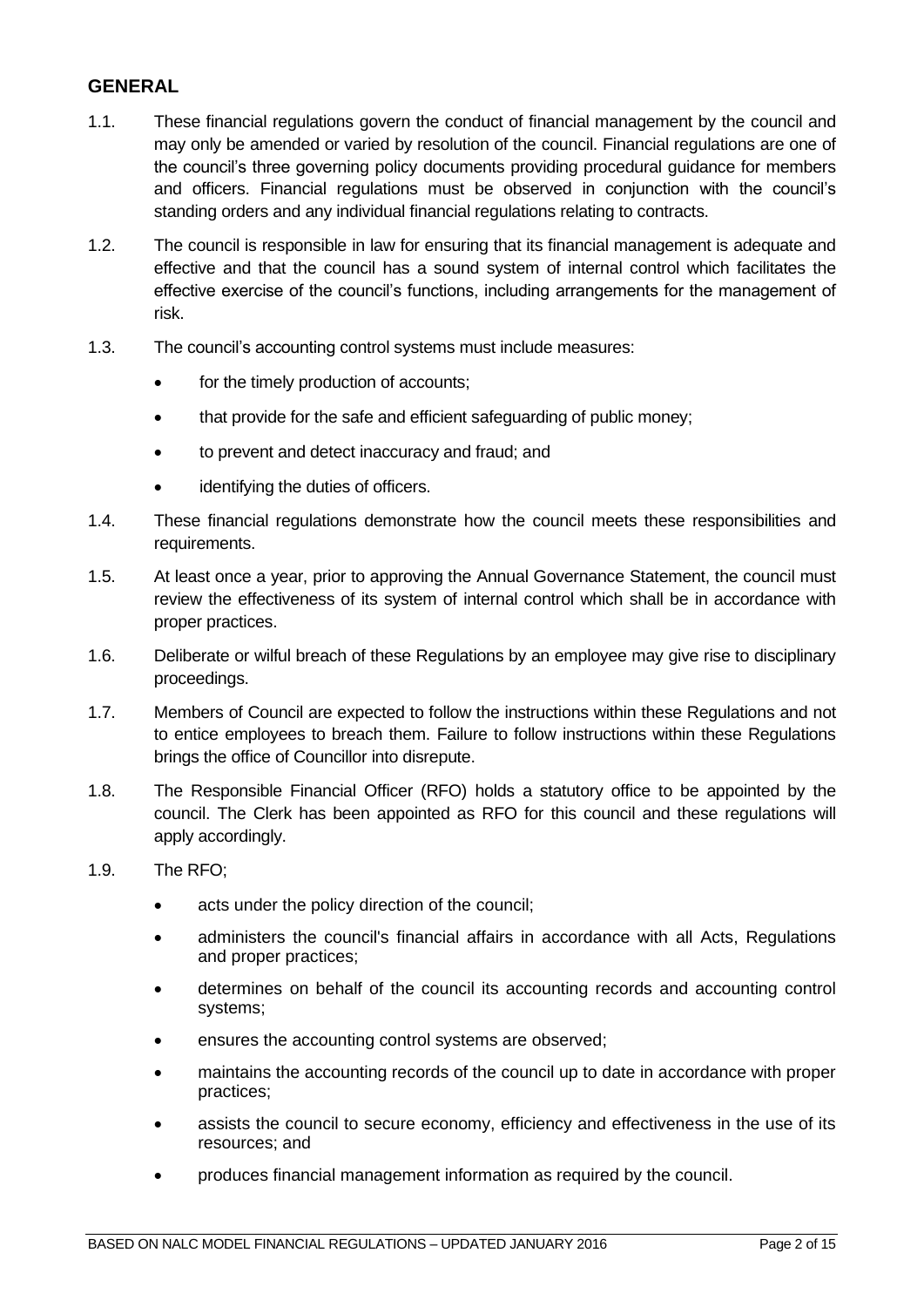- 1.10. The accounting records determined by the RFO shall be sufficient to show and explain the council's transactions and to enable the RFO to ensure that any income and expenditure account and statement of balances, or record of receipts and payments and additional information, as the case may be, or management information prepared for the council from time to time comply with the Accounts and Audit Regulations.
- 1.11. The accounting records determined by the RFO shall in particular contain:
	- entries from day to day of all sums of money received and expended by the council and the matters to which the income and expenditure or receipts and payments account relate;
	- a record of the assets and liabilities of the council; and
	- wherever relevant, a record of the council's income and expenditure in relation to claims made, or to be made, for any contribution, grant or subsidy.
- 1.12. The accounting control systems determined by the RFO shall include:
	- procedures to ensure that the financial transactions of the council are recorded as soon as reasonably practicable and as accurately and reasonably as possible;
	- procedures to enable the prevention and detection of inaccuracies and fraud and the ability to reconstruct any lost records;
	- procedures to ensure that uncollectable amounts, including any bad debts are not submitted to the council for approval to be written off except with the approval of the RFO and that the approvals are shown in the accounting records; and
	- measures to ensure that risk is properly managed.
- 1.13. The council is not empowered by these Regulations or otherwise to delegate certain specified decisions. In particular any decision regarding:
	- setting the final budget or the precept (Council Tax Requirement);
	- approving accounting statements;
	- approving an annual governance statement;
	- borrowing;
	- writing off bad debts;
	- declaring eligibility for the General Power of Competence; and
	- addressing recommendations in any report from the internal or external auditors,

shall be a matter for the full council only.

- 1.14. In addition the council must:
	- determine and keep under regular review the bank mandate for all council bank accounts;
	- approve any grant or a single commitment in excess of £5,000; and
	- in respect of the annual salary for any employee have regard to recommendations about annual salaries of employees made by the relevant Committee in accordance with its terms of reference.
- 1.15. In these financial regulations, references to the Accounts and Audit Regulations or 'the regulations' shall mean the regulations issued under the provisions of section 27 of the Audit Commission Act 1998, or any superseding legislation, and then in force unless otherwise specified.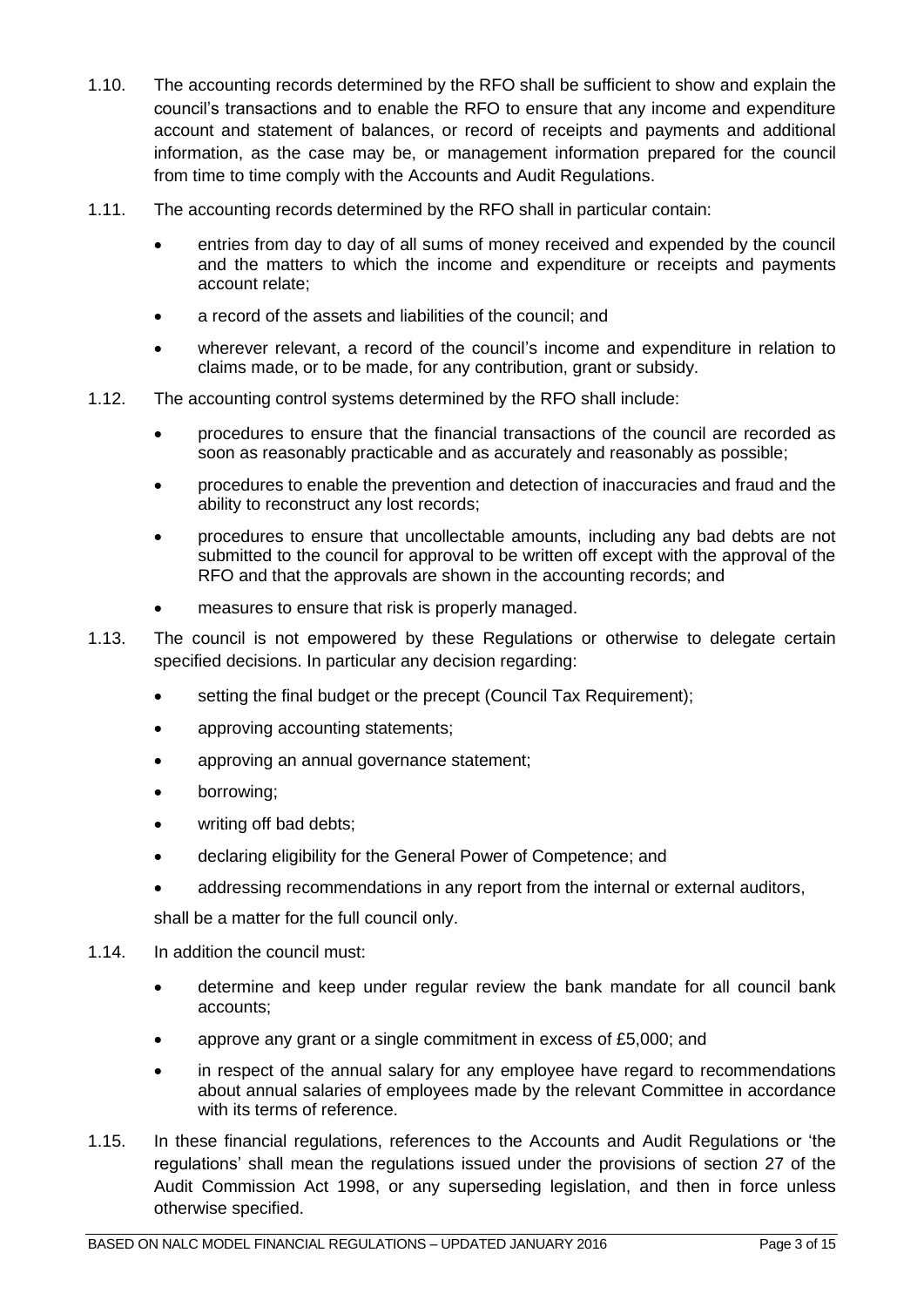In these financial regulations the term 'proper practice' or 'proper practices' shall refer to guidance issued in *Governance and Accountability for Local Councils – a Practitioners' Guide (England)* issued by the Joint Practitioners Advisory Group (JPAG), available from the websites of NALC and the Society for Local Council Clerks (SLCC) or *Governance and Accountability for Local Councils in Wales - A Practitioners' Guide*, available from the websites of One Voice Wales (OVW) and SLCC as appropriate.

# <span id="page-3-0"></span>**2. ACCOUNTING AND AUDIT (INTERNAL AND EXTERNAL)**

- 2.1. All accounting procedures and financial records of the council shall be determined by the RFO in accordance with the Accounts and Audit Regulations, appropriate Guidance and proper practices.
- 2.2. On a regular basis, at least once in each quarter, and at each financial year end, a member other than the Chairman or a cheque signatory shall be appointed to verify bank reconciliations (for all accounts) produced by the RFO. The member shall sign the reconciliations and the original bank statements (or similar document) as evidence of verification. This activity shall on conclusion be reported, including any exceptions, to and noted by the council.
- 2.3. The RFO shall complete the annual statement of accounts, annual report, and any related documents of the council contained in the Annual Return (as specified in proper practices) as soon as practicable after the end of the financial year and having certified the accounts shall submit them and report thereon to the council within the timescales set by the Accounts and Audit Regulations.
- 2.4. The council shall ensure that there is an adequate and effective system of internal audit of its accounting records, and of its system of internal control in accordance with proper practices. Any officer or member of the council shall make available such documents and records as appear to the council to be necessary for the purpose of the audit and shall, as directed by the council, supply the RFO, internal auditor, or external auditor with such information and explanation as the council considers necessary for that purpose.
- 2.5. The internal auditor shall be appointed by and shall carry out the work in relation to internal controls required by the council in accordance with proper practices.
- 2.6. The internal auditor shall:
	- be competent and independent of the financial operations of the council;
	- report to council in writing, or in person, on a regular basis with a minimum of one annual written report during each financial year;
	- to demonstrate competence, objectivity and independence, be free from any actual or perceived conflicts of interest, including those arising from family relationships; and
	- have no involvement in the financial decision making, management or control of the council.
- 2.7. Internal or external auditors may not under any circumstances:
	- perform any operational duties for the council;
	- initiate or approve accounting transactions; or
	- direct the activities of any council employee, except to the extent that such employees have been appropriately assigned to assist the internal auditor.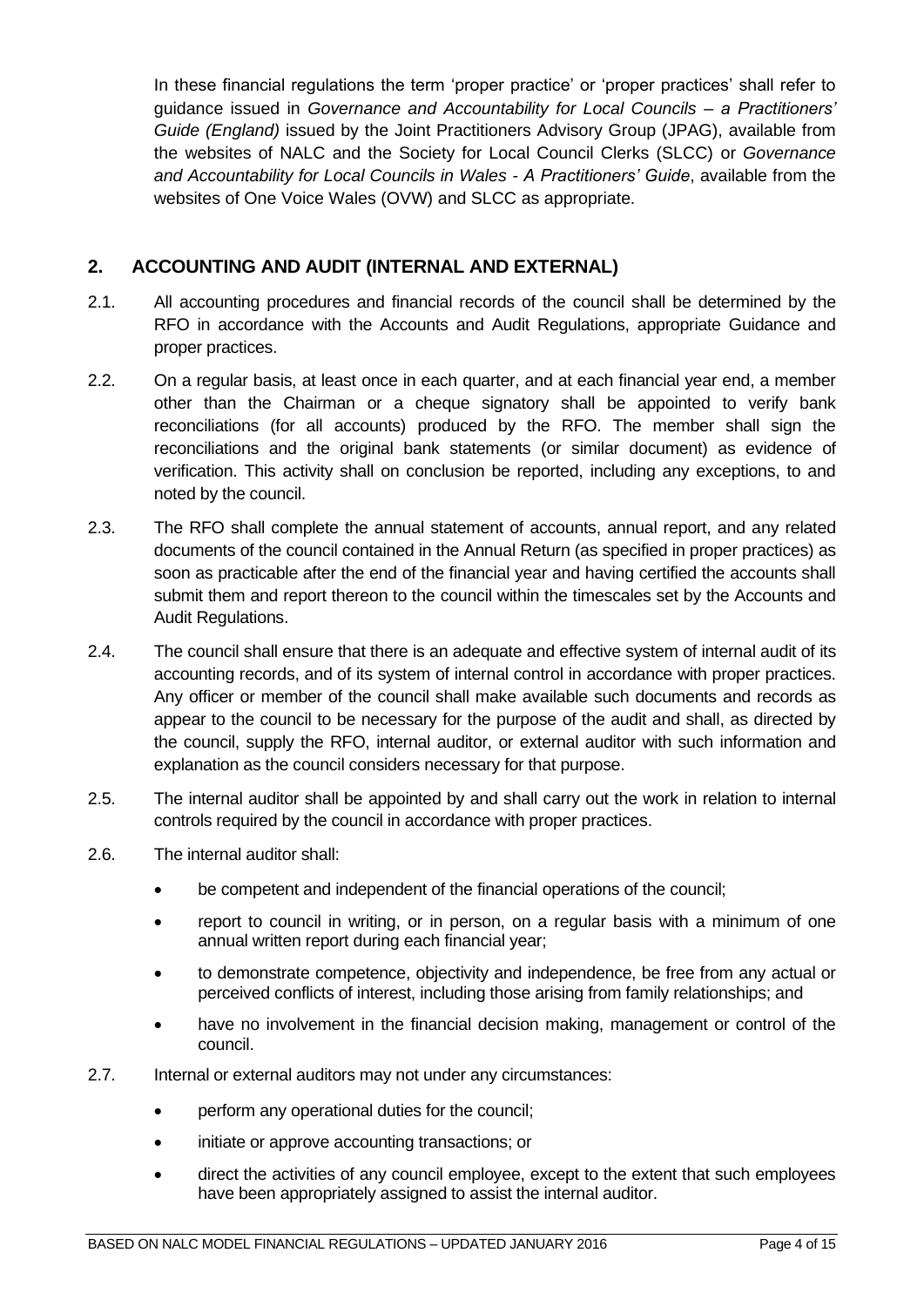- 2.8. For the avoidance of doubt, in relation to internal audit the terms 'independent' and 'independence' shall have the same meaning as is described in proper practices.
- 2.9. The RFO shall make arrangements for the exercise of electors' rights in relation to the accounts including the opportunity to inspect the accounts, books, and vouchers and display or publish any notices and statements of account required by Audit Commission Act 1998, or any superseding legislation, and the Accounts and Audit Regulations.
- 2.10. The RFO shall, without undue delay, bring to the attention of all councillors any correspondence or report from internal or external auditors.

#### <span id="page-4-0"></span>**3. ANNUAL ESTIMATES (BUDGET) AND FORWARD PLANNING**

- 3.1. The RFO must each year, by no later than November, prepare detailed estimates of all receipts and payments including the use of reserves and all sources of funding for the following financial year in the form of a budget to be considered by the council.
- 3.2. The council shall consider annual budget proposals in relation to the forecast of revenue and capital receipts and payments including recommendations for the use of reserves and sources of funding and update the forecast accordingly.
- 3.3. The council shall fix the precept (council tax requirement), and relevant basic amount of council tax to be levied for the ensuing financial year not later than by the end of January each year. The RFO shall issue the precept to the billing authority and shall supply each member with a copy of the approved annual budget.
- 3.4. The approved annual budget shall form the basis of financial control for the ensuing year.

# <span id="page-4-1"></span>**4. BUDGETARY CONTROL AND AUTHORITY TO SPEND**

4.1. Expenditure on revenue items may be authorised up to the amounts included for that class of expenditure in the approved budget. This authority is to be determined by the council for all items over £5,000.

Such authority is to be evidenced by a Minute or by an authorisation slip duly signed by the Clerk, and where necessary also by the appropriate Chairman.

Contracts may not be disaggregated to avoid controls imposed by these regulations.

- 4.2. No expenditure may be authorised that will exceed the amount provided in the revenue budget for that class of expenditure other than by resolution of the council, or duly delegated committee. During the budget year and with the approval of council having considered fully the implications for public services, unspent and available amounts may be moved to other budget headings or to an earmarked reserve as appropriate ('virement').
- 4.3. Unspent provisions in the revenue or capital budgets for completed projects shall not be carried forward to a subsequent year.
- 4.4. The salary budgets are to be reviewed at least annually in October for the following financial year and such review shall be evidenced by a hard copy schedule signed by the Clerk and the Chairman of Council or relevant committee. The RFO will inform committees of any changes impacting on their budget requirement for the coming year in good time.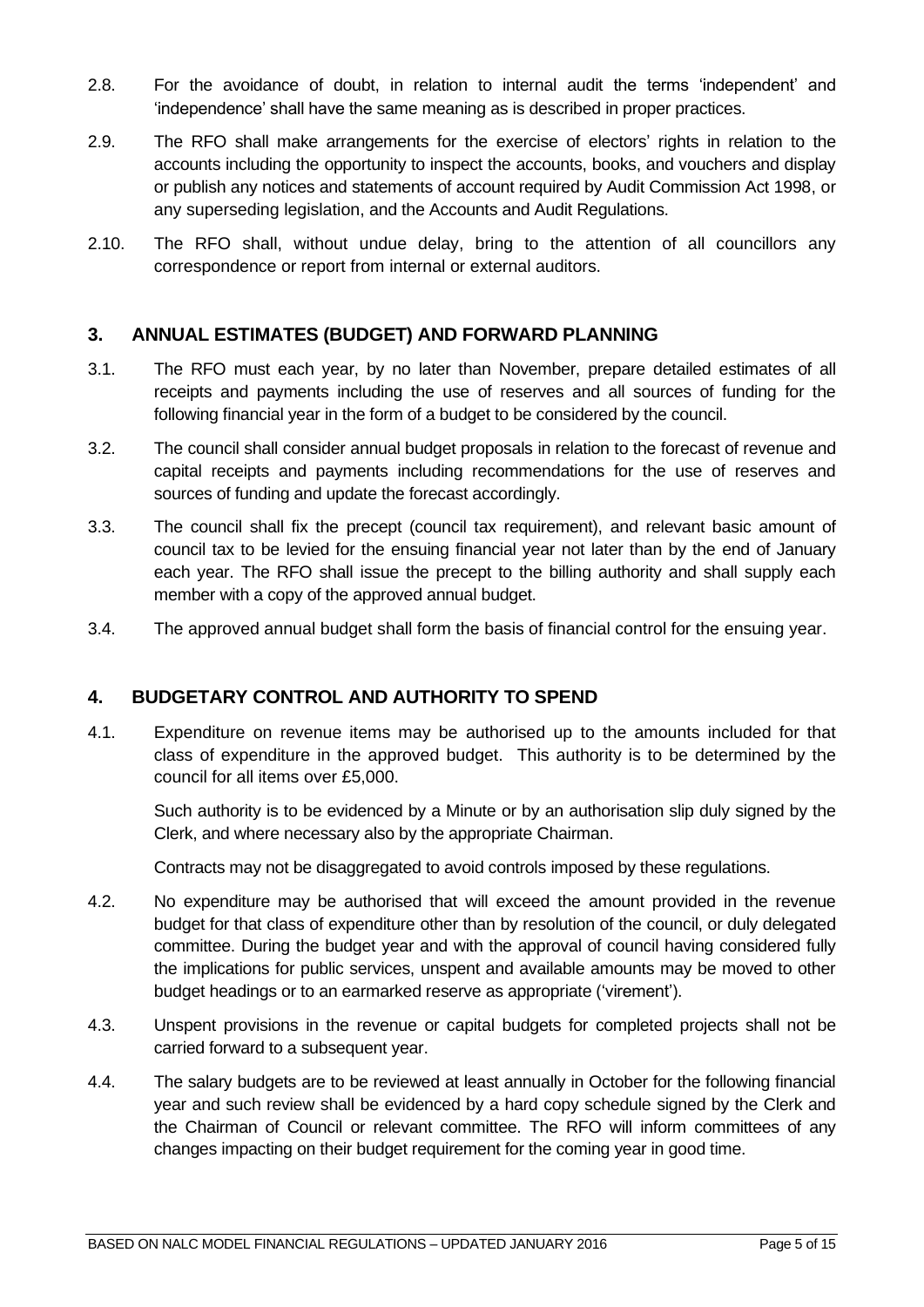- 4.5. No expenditure shall be authorised in relation to any capital project and no contract entered into or tender accepted involving capital expenditure unless the council is satisfied that the necessary funds are available and the requisite borrowing approval has been obtained.
- 4.6. All capital works shall be administered in accordance with the council's standing orders and financial regulations relating to contracts.
- 4.7. The RFO shall regularly provide the council with a statement of receipts and payments to date under each head of the budgets, comparing actual expenditure to the appropriate date against that planned as shown in the budget. These statements are to be prepared monthly and shall show explanations of material variances.
- 4.8. Changes in earmarked reserves shall be approved by council as part of the budgetary control process.

# <span id="page-5-0"></span>**5. BANKING ARRANGEMENTS AND AUTHORISATION OF PAYMENTS**

- 5.1. The council's banking arrangements, including the bank mandate, shall be made by the RFO and approved by the council; banking arrangements may not be delegated to a committee. They shall be regularly reviewed for safety and efficiency.
- 5.2. The RFO shall prepare a schedule of payments requiring authorisation, forming part of the agenda for the meeting and, together with the relevant invoices, present the schedule to council. The council shall review the schedule for compliance and, having satisfied itself shall authorise payment by a resolution. A detailed list of all payments shall be disclosed within or as an attachment to the minutes of the meeting at which payment was authorised. Personal payments (including salaries, wages, expenses and any payment made in relation to the termination of a contract of employment) may be summarised to remove public access to any personal information.
- 5.3. All invoices for payment shall be examined, verified and certified by the RFO to confirm that the work, goods or services to which each invoice relates has been received, carried out, examined and represents expenditure previously approved by the council.
- 5.4. The RFO shall examine invoices for arithmetical accuracy and analyse them to the appropriate expenditure heading. The RFO shall take all steps to pay all invoices submitted, and which are in order, at the next available council meeting.
- 5.5. The Clerk and RFO shall have delegated authority to authorise the payment of items only in the following circumstances:
	- a) If a payment is necessary to avoid a charge to interest under the Late Payment of Commercial Debts (Interest) Act 1998, and the due date for payment is before the next scheduled Meeting of council, where the Clerk and RFO certify that there is no dispute or other reason to delay payment, provided that a list of such payments shall be submitted to the next appropriate meeting of council;
	- b) An expenditure item authorised under 5.6 below (continuing contracts and obligations) provided that a list of such payments shall be submitted to the next appropriate meeting of council.
	- c) fund transfers within the councils banking arrangements up to the sum of  $£10,000$ . provided that a list of such payments shall be submitted to the next meeting of the Council.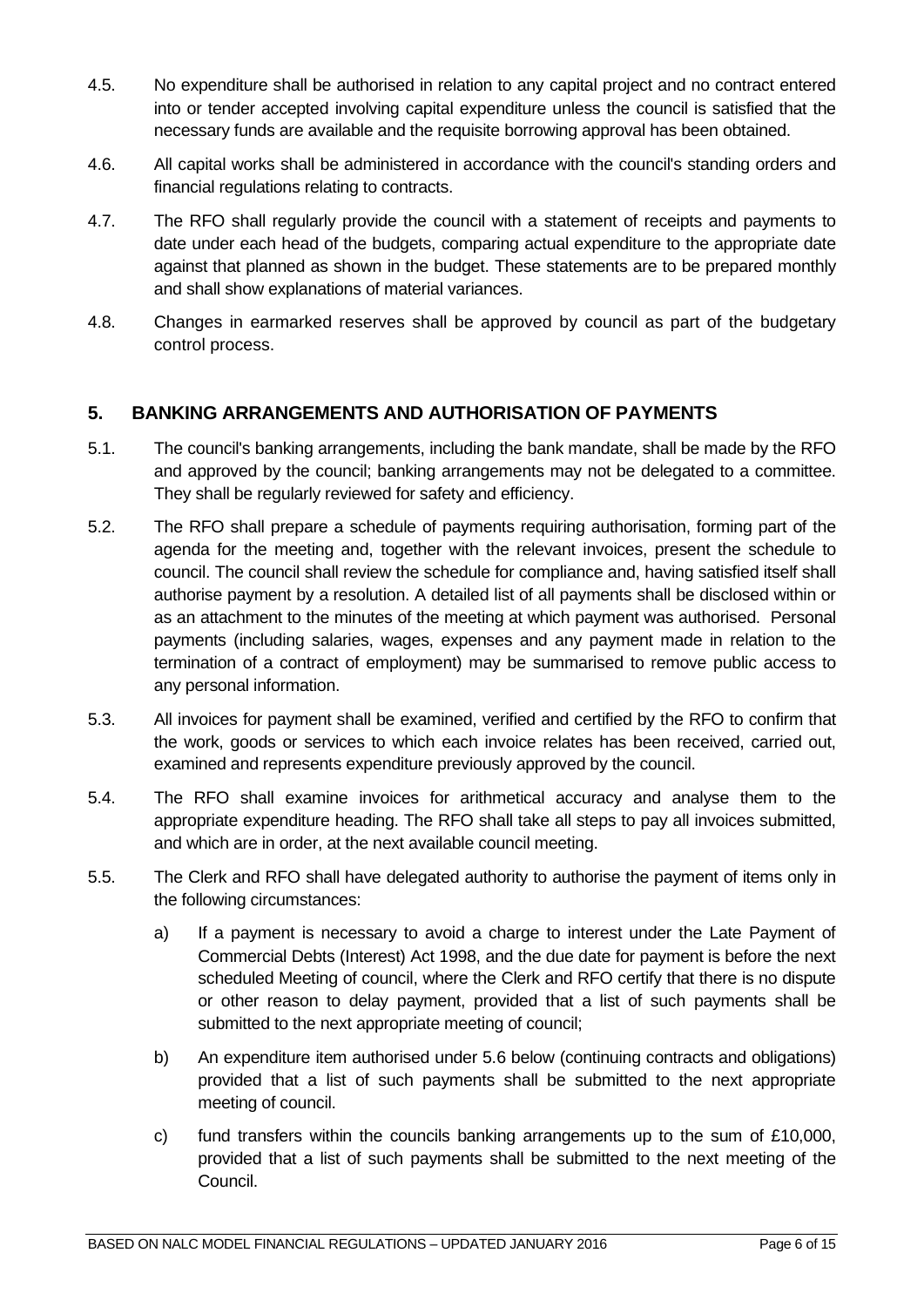- 5.6. For each financial year the Clerk and RFO shall draw up a list of due payments which arise on a regular basis as the result of a continuing contract, statutory duty, or obligation (such as but not exclusively) Salaries, PAYE and NI, Superannuation Fund and regular maintenance contracts and the like for which council [,or a duly authorised committee,] may authorise payment for the year provided that the requirements of regulation 4.1 (Budgetary Controls) are adhered to, provided also that a list of such payments shall be submitted to the next appropriate meeting of council [or Finance Committee].
- 5.7. A record of regular payments made under 5.6 above shall be drawn up and be signed by two members on each and every occasion when payment is authorised - thus controlling the risk of duplicated payments being authorised and / or made.
- 5.8. In respect of grants a duly authorised committee shall approve expenditure within any limits set by council and in accordance with any policy statement approved by council. Any Revenue or Capital Grant in excess of £5,000 shall before payment, be subject to ratification by resolution of the council.
- 5.9. Members are subject to the Code of Conduct that has been adopted by the council and shall comply with the Code and Standing Orders when a decision to authorise or instruct payment is made in respect of a matter in which they have a disclosable pecuniary or other interest, unless a dispensation has been granted.
- 5.10. The council will aim to rotate the duties of members in these Regulations so that onerous duties are shared out as evenly as possible over time.
- 5.11. Any changes in the recorded details of suppliers, such as bank account records, shall be approved in writing by a Member.

#### <span id="page-6-0"></span>**6. INSTRUCTIONS FOR THE MAKING OF PAYMENTS**

- 6.1. The council will make safe and efficient arrangements for the making of its payments.
- 6.2. Following authorisation under Financial Regulation 5 above, the council, a duly delegated committee or, if so delegated, the Clerk or RFO shall give instruction that a payment shall be made.
- 6.3. All payments shall be effected by cheque or other instructions to the council's bankers, or otherwise, in accordance with a resolution of Council.
- 6.4. Cheques or orders for payment drawn on the bank account in accordance with the schedule as presented to council or committee shall be signed by two members of council in accordance with a resolution instructing that payment. If a member who is also a bank signatory has declared a disclosable pecuniary interest, or has any other interest, in the matter in respect of which the payment is being made, that Councillor shall be required to consider Standing Orders, and thereby determine whether it is appropriate and / or permissible to be a signatory to the transaction in question.
- 6.5. To indicate agreement of the details shown on the cheque or order for payment with the counterfoil and the invoice or similar documentation, the signatories shall each also initial the cheque counterfoil.
- 6.6. Cheques or orders for payment shall not normally be presented for signature other than at a council or committee meeting (including immediately before or after such a meeting). Any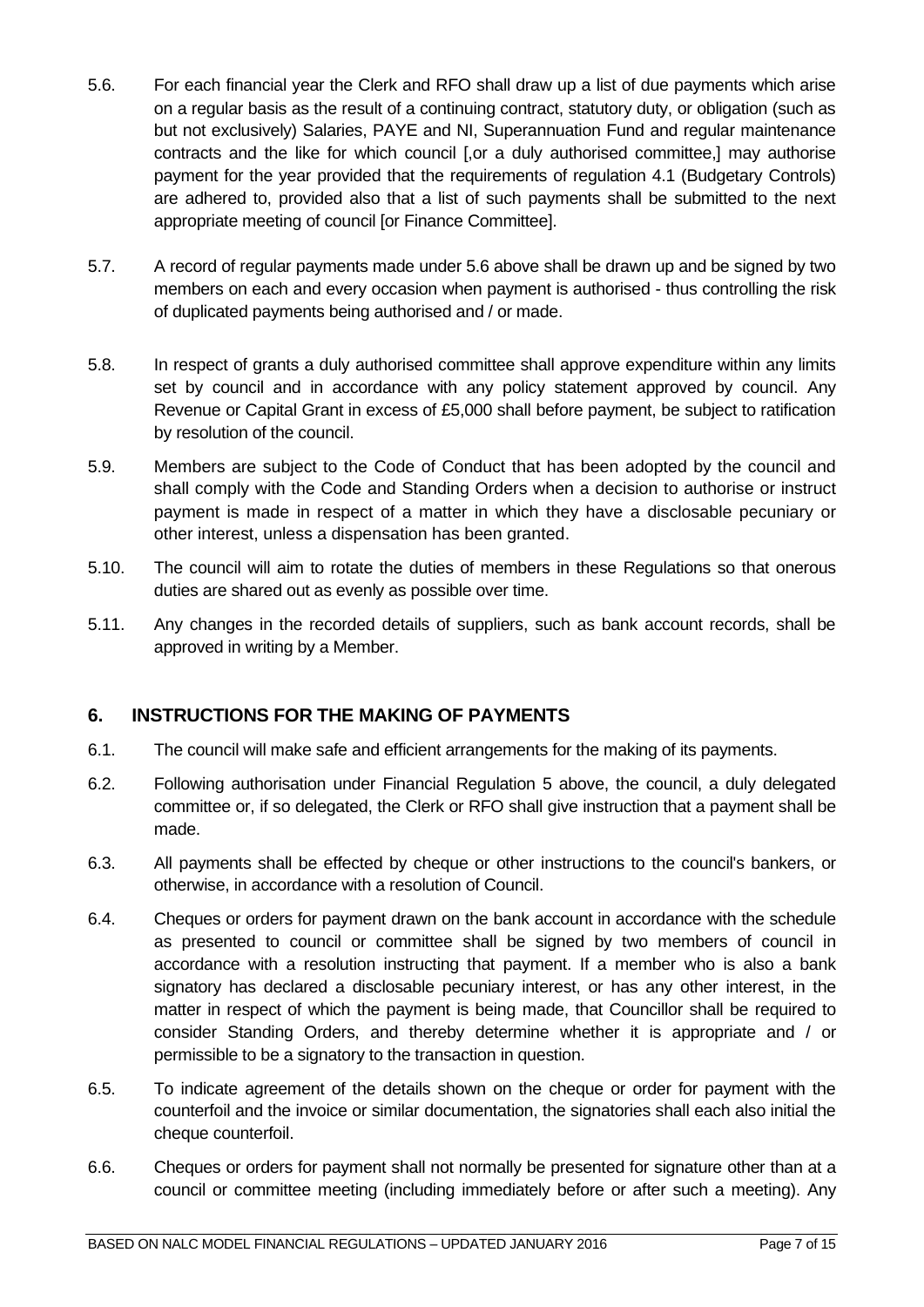signatures obtained away from such meetings shall be reported to the council at the next convenient meeting.

- 6.7. If thought appropriate by the council, payment for utility supplies (energy, telephone and water) and any National Non-Domestic Rates may be made by variable Direct Debit provided that the instructions are signed by two members and any payments are reported to council as made. The approval of the use of a variable Direct Debit shall be renewed by resolution of the council at least every two years.
- 6.8. If thought appropriate by the council, payment for certain items (principally Salaries) may be made by Banker's Standing Order provided that the instructions are signed, or otherwise evidenced by two members are retained and any payments are reported to council as made. The approval of the use of a Banker's Standing Order shall be renewed by resolution of the council at least every two years.
- 6.9. If thought appropriate by the council, payment for certain items may be made by BACS or CHAPS methods provided that the instructions for each payment are signed, or otherwise evidenced, by two authorised bank signatories are retained and any payments are reported to council as made. The approval of the use of BACS or CHAPS shall be renewed by resolution of the council at least every two years.
- 6.10. If thought appropriate by the council payment for certain items may be made by internet banking transfer provided evidence is retained showing which members approved the payment.
- 6.11. Where a computer requires use of a personal identification number (PIN) or other password(s), for access to the council's records on that computer, a note shall be made of the PIN and Passwords and shall be handed to and retained by the Chairman of Council in a sealed dated envelope. This envelope may not be opened other than in the presence of two other councillors. After the envelope has been opened, in any circumstances, the PIN and / or passwords shall be changed as soon as practicable. The fact that the sealed envelope has been opened, in whatever circumstances, shall be reported to all members immediately and formally to the next available meeting of the council. This will not be required for a member's personal computer used only for remote authorisation of bank payments.
- 6.12. No employee or councillor shall disclose any PIN or password, relevant to the working of the council or its bank accounts, to any person not authorised in writing by the council or a duly delegated committee.
- 6.13. Regular back-up copies of the records on any computer shall be made and shall be stored securely away from the computer in question, and preferably off site.
- 6.14. The council, and any members using computers for the council's financial business, shall ensure that anti-virus, anti-spyware and firewall software with automatic updates, together with a high level of security, is used.
- 6.15. Where internet banking arrangements are made with any bank, the Clerk/RFO shall be appointed as the Service Administrator. The bank mandate approved by the council shall identify a number of councillors who will be authorised to approve transactions on those accounts. The bank mandate will state clearly the amounts of payments that can be instructed by the use of the Service Administrator alone, or by the Service Administrator with a stated number of approvals.
- 6.16. Access to any internet banking accounts will be directly to the access page (which may be saved under "favourites"), and not through a search engine or e-mail link. Remembered or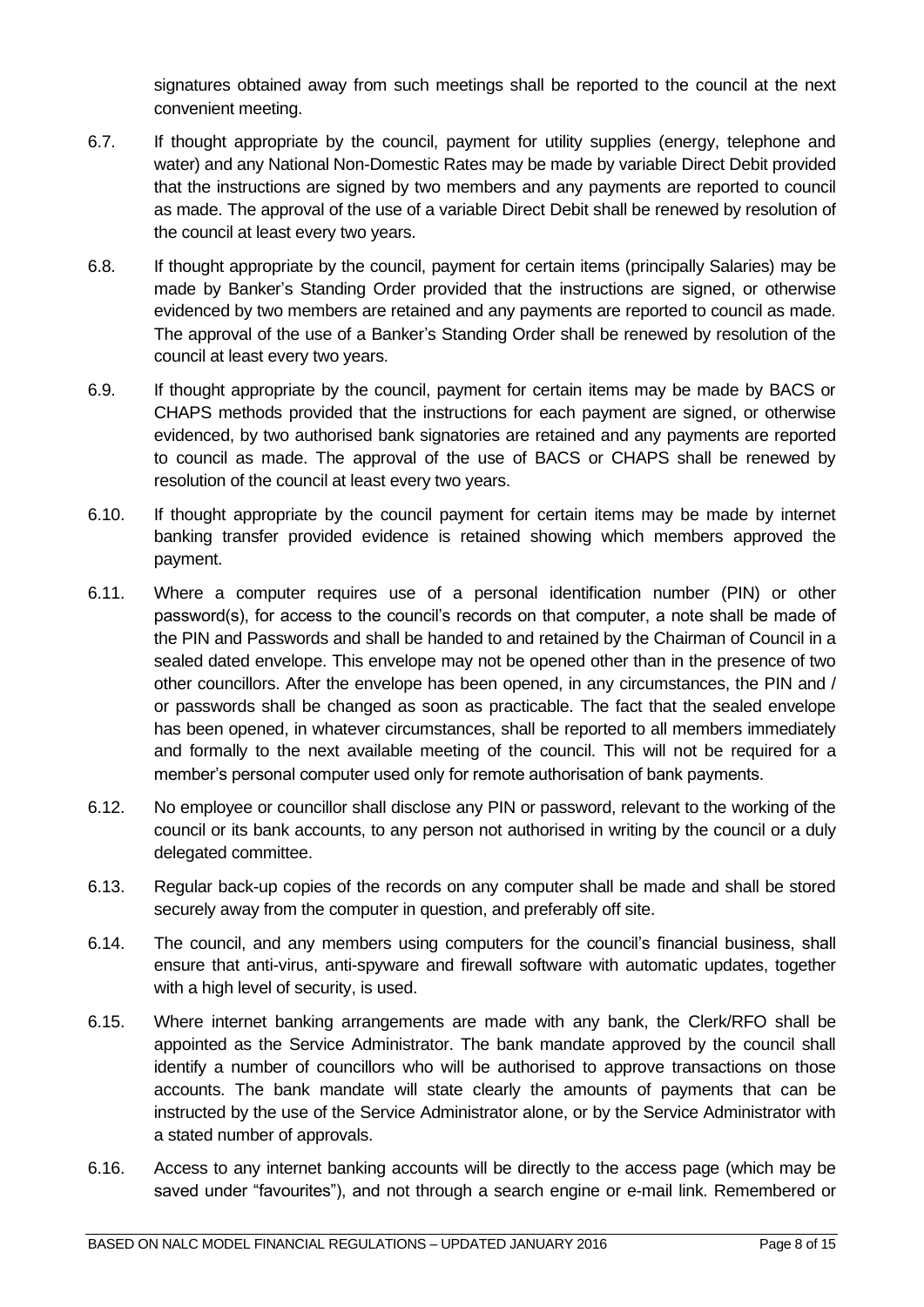saved passwords facilities must not be used on any computer used for council banking work. Breach of this Regulation will be treated as a very serious matter under these regulations.

- 6.17. Changes to account details for suppliers, which are used for internet banking may only be changed on written hard copy notification by the supplier and supported by hard copy authority for change signed by two of the Clerk/RFO and a member. A programme of regular checks of standing data with suppliers will be followed.
- 6.18. Any Debit Card issued for use will be specifically restricted to the Clerk and the RFO and will also be restricted to a single transaction maximum value of £500 unless authorised by council or finance committee in writing before any order is placed.
- 6.19. The council will not maintain any form of cash float. All cash received must be banked intact. Any payments made in cash by the Clerk or RFO (for example for postage or minor stationery items) shall be refunded on a regular basis, at least quarterly.

### <span id="page-8-0"></span>**7. PAYMENT OF SALARIES**

- 7.1. As an employer, the council shall make arrangements to meet fully the statutory requirements placed on all employers by PAYE, National Insurance and pension legislation. The payment of all salaries shall be made in accordance with payroll records and the rules of PAYE and National Insurance currently operating, and salary rates shall be as agreed by council, or duly delegated committee.
- 7.2. Payment of salaries and payment of deductions from salary such as may be required to be made for tax, national insurance and pension contributions, or similar statutory or discretionary deductions must be made in accordance with the payroll records and on the appropriate dates stipulated in employment contracts, provided that each payment is reported to the next available council meeting, as set out in these regulations above.
- 7.3. No changes shall be made to any employee's pay, emoluments, or terms and conditions of employment without the prior consent of the council.
- 7.4. Each and every payment to employees of net salary and to the appropriate creditor of the statutory and discretionary deductions shall be recorded in a separate confidential record (confidential cash book). This confidential record is not open to inspection or review (under the Freedom of Information Act 2000 or otherwise) other than:
	- a) by any councillor who can demonstrate a need to know;
	- b) by the internal auditor;
	- c) by the external auditor; or
	- d) by any person authorised under Audit Commission Act 1998, or any superseding legislation.
- 7.5. The total of such payments in each calendar month shall be reported with all other payments as made as may be required under these Financial Regulations, to ensure that only payments due for the period have actually been paid.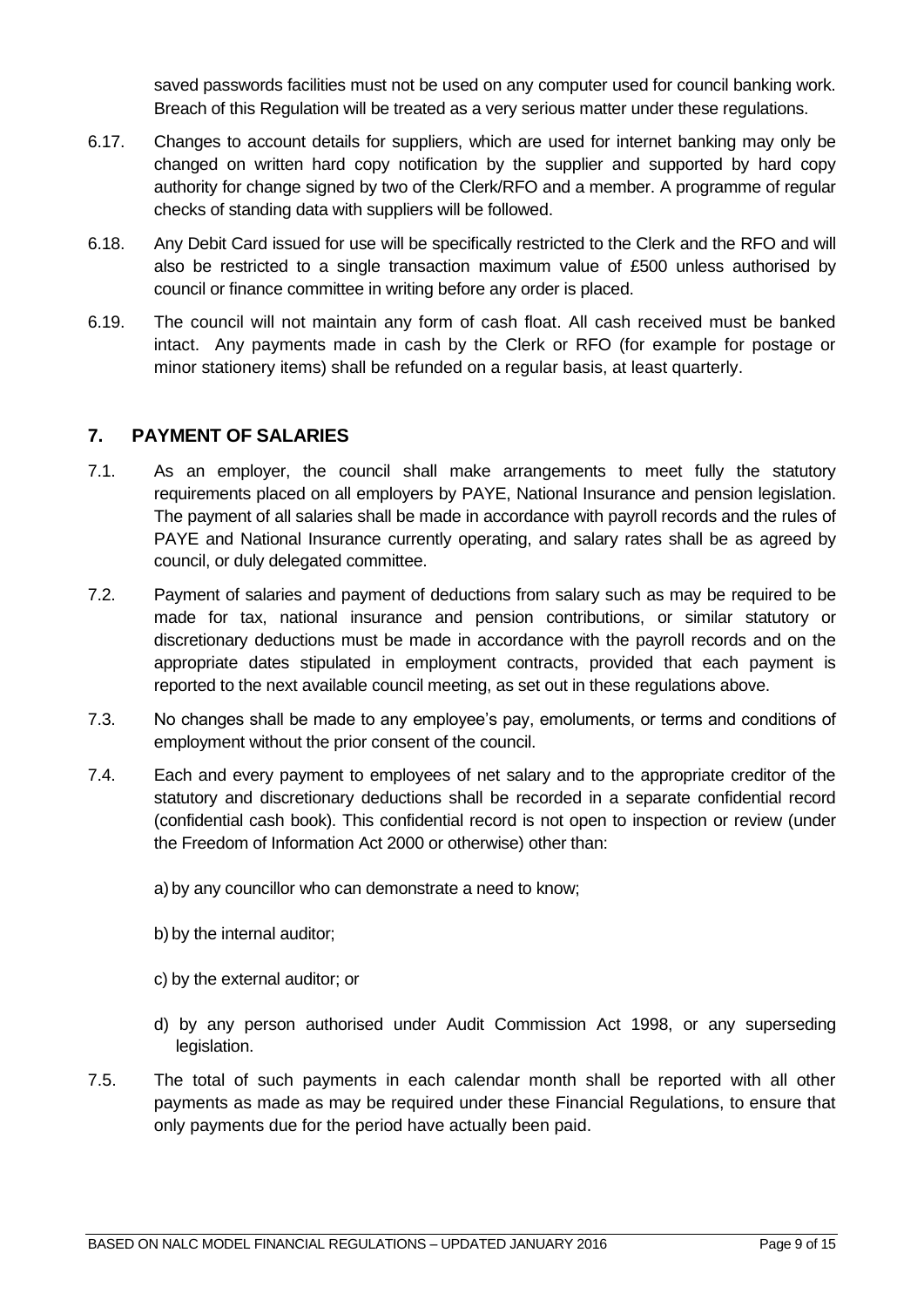- 7.6. An effective system of personal performance management should be maintained for the senior officers – see Peasmarsh Parish Council's Equal Opportunities Statement and Guidelines on Employment Practice (agreed 6<sup>th</sup> December 2016).
- 7.7. Any termination payments shall be supported by a clear business case and reported to the council. Termination payments shall only be authorised by council.
- 7.8. Before employing interim staff the council must consider a full business case. Any termination payments shall be supported by a clear business case and reported to the council. Termination payments shall only be authorised by council.

#### <span id="page-9-0"></span>**8. LOANS AND INVESTMENTS**

- 8.1. All borrowings shall be effected in the name of the council, after obtaining any necessary borrowing approval. Any application for borrowing approval shall be approved by Council as to terms and purpose. The application for borrowing approval, and subsequent arrangements for the loan shall only be approved by full council.
- 8.2. Any financial arrangement which does not require formal borrowing approval from the Secretary of State/Welsh Assembly Government (such as Hire Purchase or Leasing of tangible assets) shall be subject to approval by the full council. In each case a report in writing shall be provided to council in respect of value for money for the proposed transaction.
- 8.3. The council will arrange with the council's banks and investment providers for the sending of a copy of each statement of account to the Chairman of the council at the same time as one is issued to the Clerk or RFO.
- 8.4. All loans and investments shall be negotiated in the name of the council and shall be for a set period in accordance with council policy.
- 8.5. The council shall consider the need for an Investment Strategy and Policy which, if drawn up, shall be in accordance with relevant regulations, proper practices and guidance. Any Strategy and Policy shall be reviewed by the council at least annually.
- 8.6. All investments of money under the control of the council shall be in the name of the council.
- 8.7. All investment certificates and other documents relating thereto shall be retained in the custody of the RFO.
- 8.8. Payments in respect of short term or long term investments, including transfers between bank accounts held in the same bank, or branch, shall be made in accordance with Regulation 5 (Authorisation of payments) and Regulation 6 (Instructions for payments).

#### <span id="page-9-1"></span>**9. INCOME**

9.1. The collection of all sums due to the council shall be the responsibility of and under the supervision of the RFO.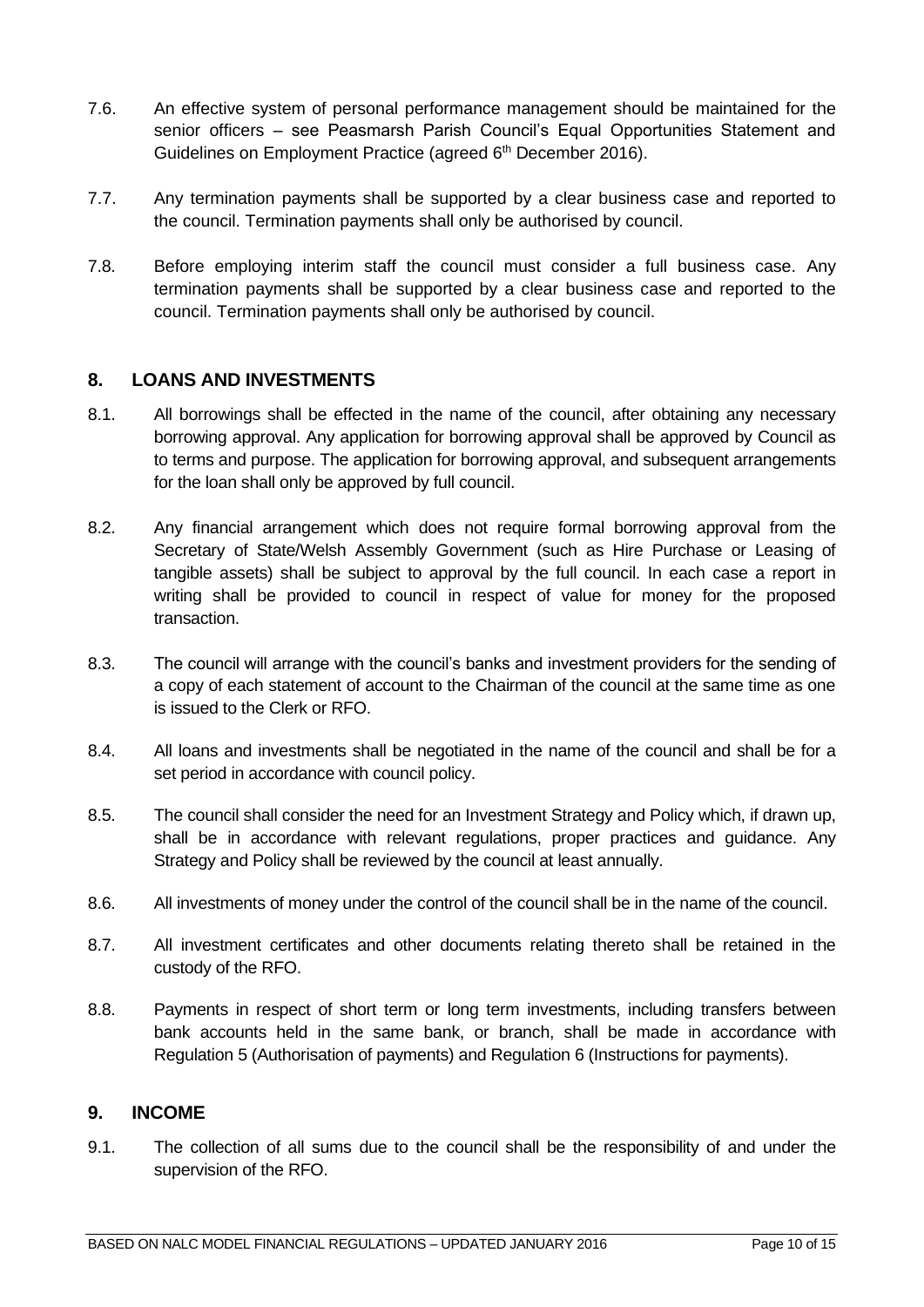- 9.2. Particulars of all charges to be made for work done, services rendered or goods supplied shall be agreed annually by the council, notified to the RFO and the RFO shall be responsible for the collection of all accounts due to the council.
- 9.3. The council will review all fees and charges at least annually, following a report of the Clerk.
- 9.4. Any sums found to be irrecoverable and any bad debts shall be reported to the council and shall be written off in the year.
- 9.5. All sums received on behalf of the council shall be banked intact as directed by the RFO. In all cases, all receipts shall be deposited with the council's bankers with such frequency as the RFO considers necessary.
- 9.6. The origin of each receipt shall be entered on the paying-in slip.
- 9.7. The RFO shall promptly complete any VAT Return that is required. Any repayment claim due in accordance with VAT Act 1994 section 33 shall be made at least annually coinciding with the financial year end.
- 9.8. The RFO shall promptly complete any VAT Return that is required. Any repayment claim due in accordance with VAT Act 1994 section 33 shall be made at least annually coinciding with the financial year end.
- 9.9. Where any significant sums of cash are regularly received by the council, the RFO shall take such steps as are agreed by the council to ensure that more than one person is present when the cash is counted in the first instance, that there is a reconciliation to some form of control such as ticket issues, and that appropriate care is taken in the security and safety of individuals banking such cash.

# <span id="page-10-0"></span>**10. ORDERS FOR WORK, GOODS AND SERVICES**

- 10.1. An official order or letter shall be issued for all work, goods and services other than minor works, unless a formal contract is to be prepared or an official order would be inappropriate. Copies of orders shall be retained.
- 10.2. Order books shall be controlled by the RFO.
- 10.3. All members and Officers are responsible for obtaining value for money at all times. An officer issuing an official order shall ensure as far as reasonable and practicable that the best available terms are obtained in respect of each transaction, usually by obtaining three or more quotations or estimates from appropriate suppliers, subject to any *de minimis* provisions in Regulation 11 (I) below.
- 10.4. A member may not issue an official order or make any contract on behalf of the council, excepting that a member may arrange with regular contractors for works to be completed that have been duly authorised by resolution of the council.
- 10.5. The RFO shall verify the lawful nature of any proposed purchase before the issue of any order, and in the case of new or infrequent purchases or payments, the RFO shall ensure that the statutory authority shall be reported to the meeting at which the order is approved so that the Minutes can record the power being used.

# <span id="page-10-1"></span>**11. CONTRACTS**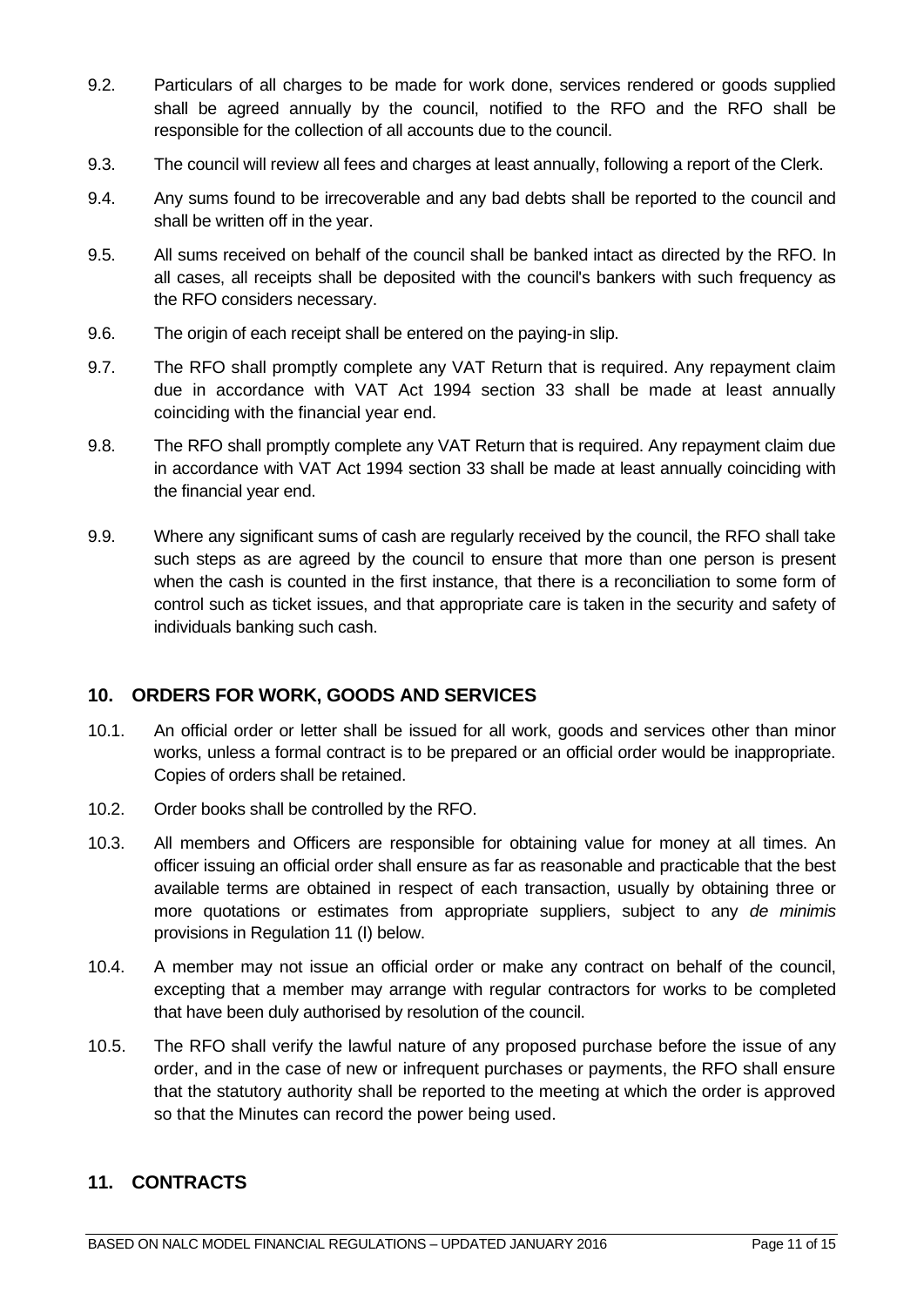- 11.1. Procedures as to contracts are laid down as follows:
	- a. Every contract shall comply with these financial regulations, and no exceptions shall be made otherwise than in an emergency provided that this regulation need not apply to contracts which relate to items (i) to (vi) below:
		- i. for the supply of gas, electricity, water, sewerage and telephone services;
		- ii. for specialist services such as are provided by solicitors, accountants, surveyors and planning consultants;
		- iii. for work to be executed or goods or materials to be supplied which consist of repairs to or parts for existing machinery or equipment or plant;
		- iv. for work to be executed or goods or materials to be supplied which constitute an extension of an existing contract by the Council;
		- v. for additional audit work of the external Auditor up to an estimated value of £500 (in excess of this sum the Clerk and RFO shall act after consultation with the Chairman and Vice Chairman of council); and
		- vi. for goods or materials proposed to be purchased which are proprietary articles and / or are only sold at a fixed price.
	- b. Where the council intends to procure or award a public supply contract, public service contract or public works contract as defined by The Public Contracts Regulations 2015 ("the Regulations") which is valued at £25,000 or more, the council shall comply with the relevant requirements of the Regulations<sup>1</sup>. When applications are made to waive financial regulations relating to contracts to enable a price to be negotiated without competition the reason shall be embodied in a recommendation to the council.
	- c. Such invitation to tender shall state the general nature of the intended contract and the Clerk shall obtain the necessary technical assistance to prepare a specification in appropriate cases. The invitation shall in addition state that tenders must be addressed to the Clerk in the ordinary course of post. Each tendering firm shall be supplied with a specifically marked envelope in which the tender is to be sealed and remain sealed until the prescribed date for opening tenders for that contract.
	- d. All sealed tenders shall be opened at the same time on the prescribed date by the Clerk in the presence of at least one member of council.
	- e. If less than three tenders are received for contracts above £60,000 or if all the tenders are identical the council may make such arrangements as it thinks fit for procuring the goods or materials or executing the works.
	- f. Any invitation to tender issued under this regulation shall be subject to Standing Orders, and shall refer to the terms of the Bribery Act 2010.
	- g. When it is to enter into a contract of less than £60,000 in value for the supply of goods or materials or for the execution of works or specialist services other than such goods, materials, works or specialist services as are excepted as set out in paragraph (a) the Clerk or RFO shall obtain 3 quotations (priced descriptions of the proposed supply); where the value is below £3,000 and above £100 the Clerk or RFO shall strive to obtain 3 estimates. Otherwise, Regulation 10 (3) above shall apply.

<sup>&</sup>lt;sup>1</sup> The Regulations require councils to use the Contracts Finder website to advertise contract opportunities, set out the procedures to be followed in awarding new contracts and to publicise the award of new contracts.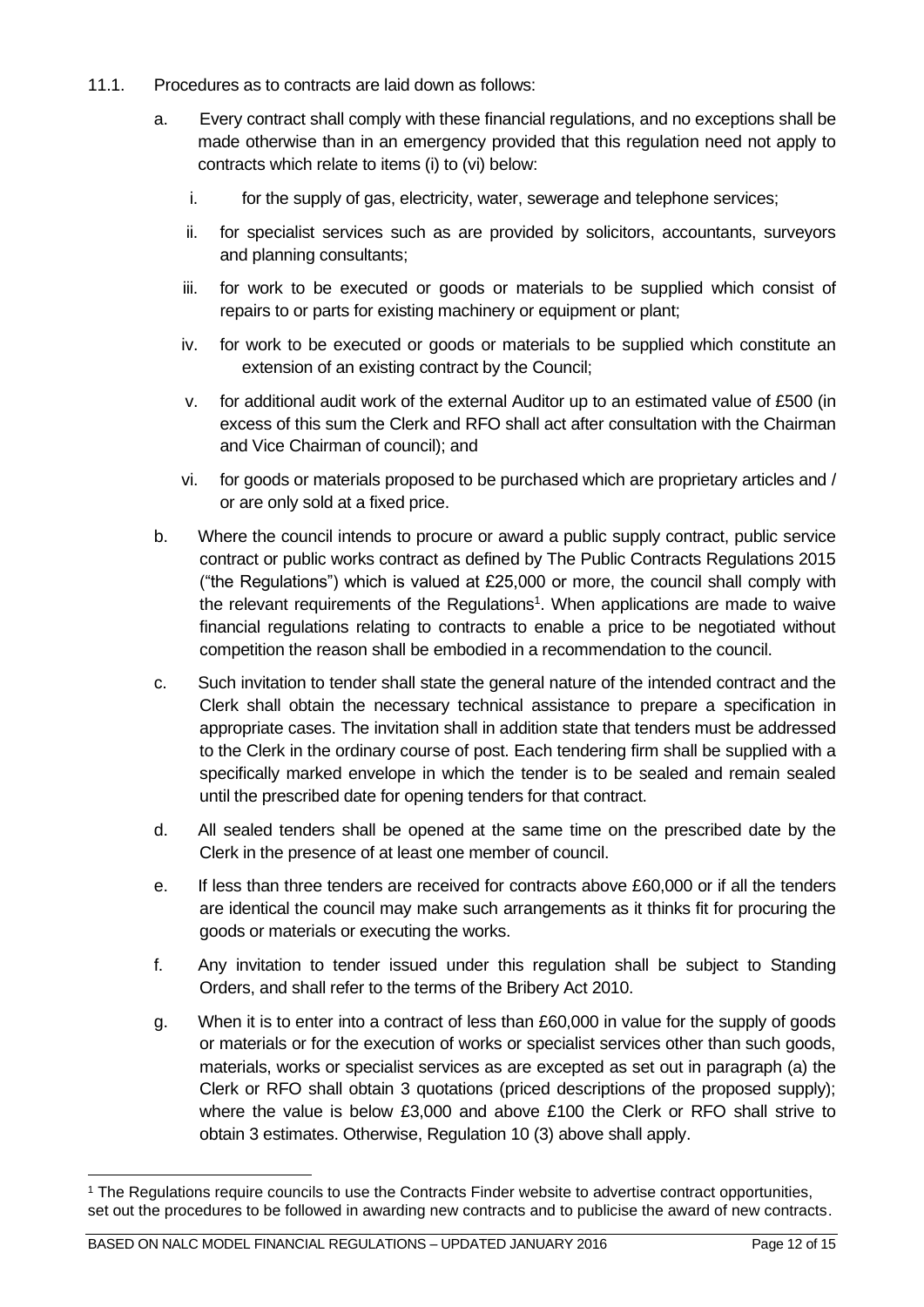- h. When it is to enter into a contract of less than £25,000 in value for the supply of goods or materials or for the execution of works or specialist services other than such goods, materials, works or specialist services as are excepted as set out in paragraph (a) the Clerk or RFO shall obtain 3 quotations (priced descriptions of the proposed supply); where the value is below [£3,000] and above [£100] the Clerk or RFO shall strive to obtain 3 estimates. Otherwise, Regulation 10.3 above shall apply.
- i. The council shall not be obliged to accept the lowest or any tender, quote or estimate.
- j. Should it occur that the council, or duly delegated committee, does not accept any tender, quote or estimate, the work is not allocated and the council requires further pricing, provided that the specification does not change, no person shall be permitted to submit a later tender, estimate or quote who was present when the original decision making process was being undertaken.
- k. The European Union Procurement Directive shall apply and the terms of the Public Contracts Regulations 2006 and the Utilities Contracts Regulations 2006 including thresholds shall be followed.

# <span id="page-12-0"></span>**12. PAYMENTS UNDER CONTRACTS FOR BUILDING OR OTHER CONSTRUCTION WORKS**

- 12.1. Payments on account of the contract sum shall be made within the time specified in the contract by the RFO upon authorised certificates of the architect or other consultants engaged to supervise the contract (subject to any percentage withholding as may be agreed in the particular contract).
- 12.2. Where contracts provide for payment by instalments the RFO shall maintain a record of all such payments. In any case where it is estimated that the total cost of work carried out under a contract, excluding agreed variations, will exceed the contract sum of 5% or more a report shall be submitted to the council.
- 12.3. Any variation to a contract or addition to or omission from a contract must be approved by the council and Clerk to the contractor in writing, the council being informed where the final cost is likely to exceed the financial provision.

# <span id="page-12-1"></span>**13. ASSETS, PROPERTIES AND ESTATES**

- 13.1. The Clerk shall make appropriate arrangements for the custody of all title deeds and Land Registry Certificates of properties held by the council. The RFO shall ensure a record is maintained of all properties held by the council, recording the location, extent, plan, reference, purchase details, nature of the interest, tenancies granted, rents payable and purpose for which held in accordance with Accounts and Audit Regulations.
- 13.2. No tangible moveable property shall be purchased or otherwise acquired, sold, leased or otherwise disposed of, without the authority of the council, together with any other consents required by law, save where the estimated value of any one item of tangible movable property does not exceed £250.
- 13.3. No real property (interests in land) shall be sold, leased or otherwise disposed of without the authority of the council, together with any other consents required by law, In each case a report in writing shall be provided to council in respect of valuation and surveyed condition of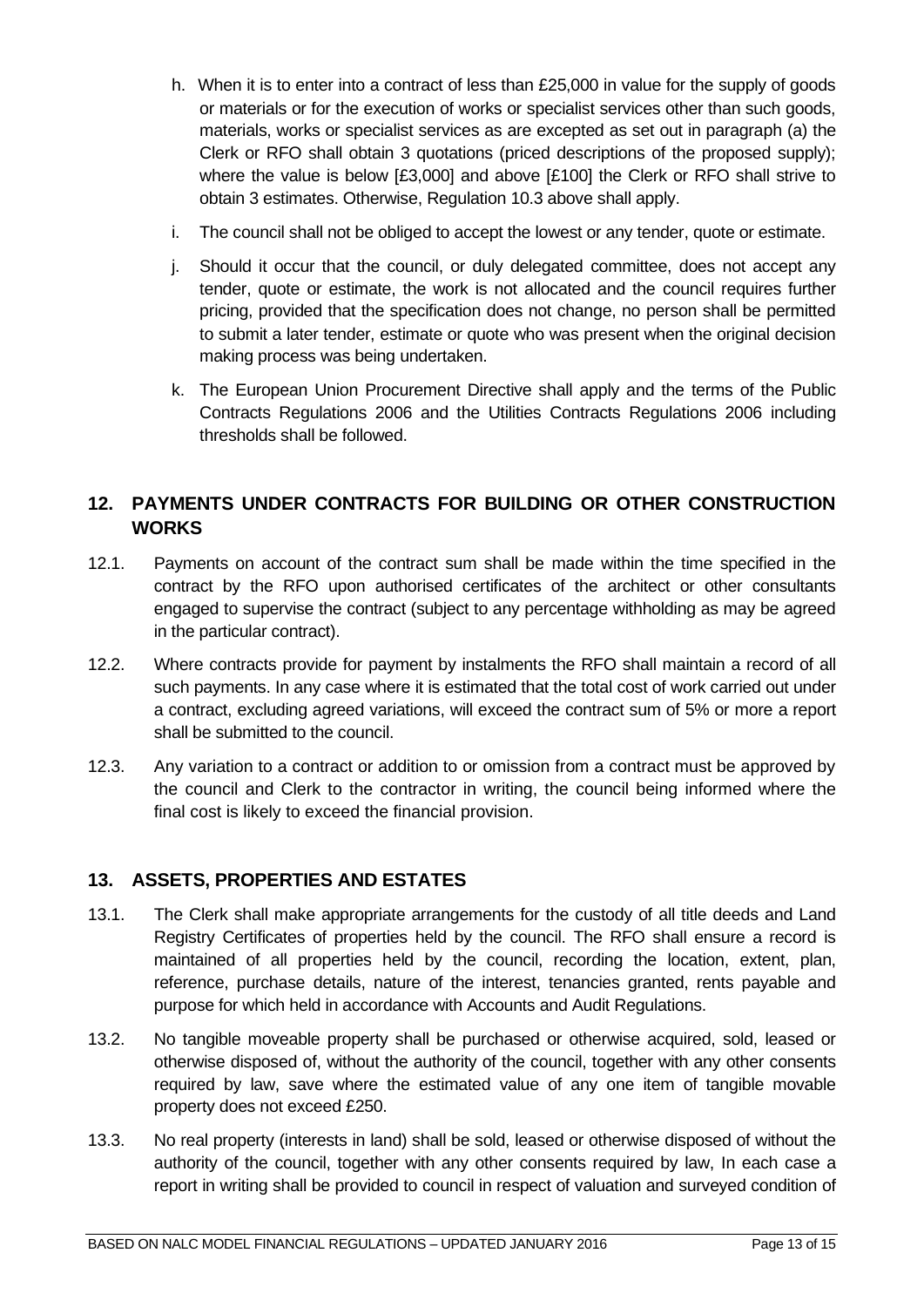the property (including matters such as planning permissions and covenants) together with a proper business case (including an adequate level of consultation with the electorate).

- 13.4. No real property (interests in land) shall be purchased or acquired without the authority of the full council. In each case a Report in writing shall be provided to council in respect of valuation and surveyed condition of the property (including matters such as planning permissions and covenants) together with a proper business case (including an adequate level of consultation with the electorate).
- 13.5. Subject only to the limit set in Reg. 13.2 above, no tangible moveable property shall be purchased or acquired without the authority of the full council. In each case a Report in writing shall be provided to council with a full business case.
- 13.6. The RFO shall ensure that an appropriate and accurate Register of Assets and Investments is kept up to date. The continued existence of tangible assets shown in the Register shall be verified at least annually, possibly in conjunction with a health and safety inspection of assets.

#### <span id="page-13-0"></span>**14. INSURANCE**

- 14.1. Following the annual risk assessment (per Financial Regulation 15), the RFO shall effect all insurances and negotiate all claims on the council's insurers [in consultation with the Clerk].
- 14.2. The RFO shall keep a record of all insurances effected by the council and the property and risks covered thereby and annually review it.
- 14.3. The RFO shall be notified of any loss liability or damage or of any event likely to lead to a claim, and shall report these to council at the next available meeting.
- 14.4. All appropriate members and employees of the council shall be included in a suitable form of security or fidelity guarantee insurance which shall cover the maximum risk exposure as determined by the council, or duly delegated committee.

#### **15. RISK MANAGEMENT**

- 15.1. The council is responsible for putting in place arrangements for the management of risk. The Clerk shall prepare, for approval by the council, risk management policy statements in respect of all activities of the council. Risk policy statements and consequential risk management arrangements shall be reviewed by the council at least annually.
- 15.2. When considering any new activity, the Clerk shall prepare a draft risk assessment including risk management proposals for consideration and adoption by the council.

#### **16. SUSPENSION AND REVISION OF FINANCIAL REGULATIONS**

- 16.1. It shall be the duty of the council to review the Financial Regulations of the council from time to time. The Clerk shall make arrangements to monitor changes in legislation or proper practices and shall advise the council of any requirement for a consequential amendment to these financial regulations.
- 16.2. The council may, by resolution of the council duly notified prior to the relevant meeting of council, suspend any part of these Financial Regulations provided that reasons for the